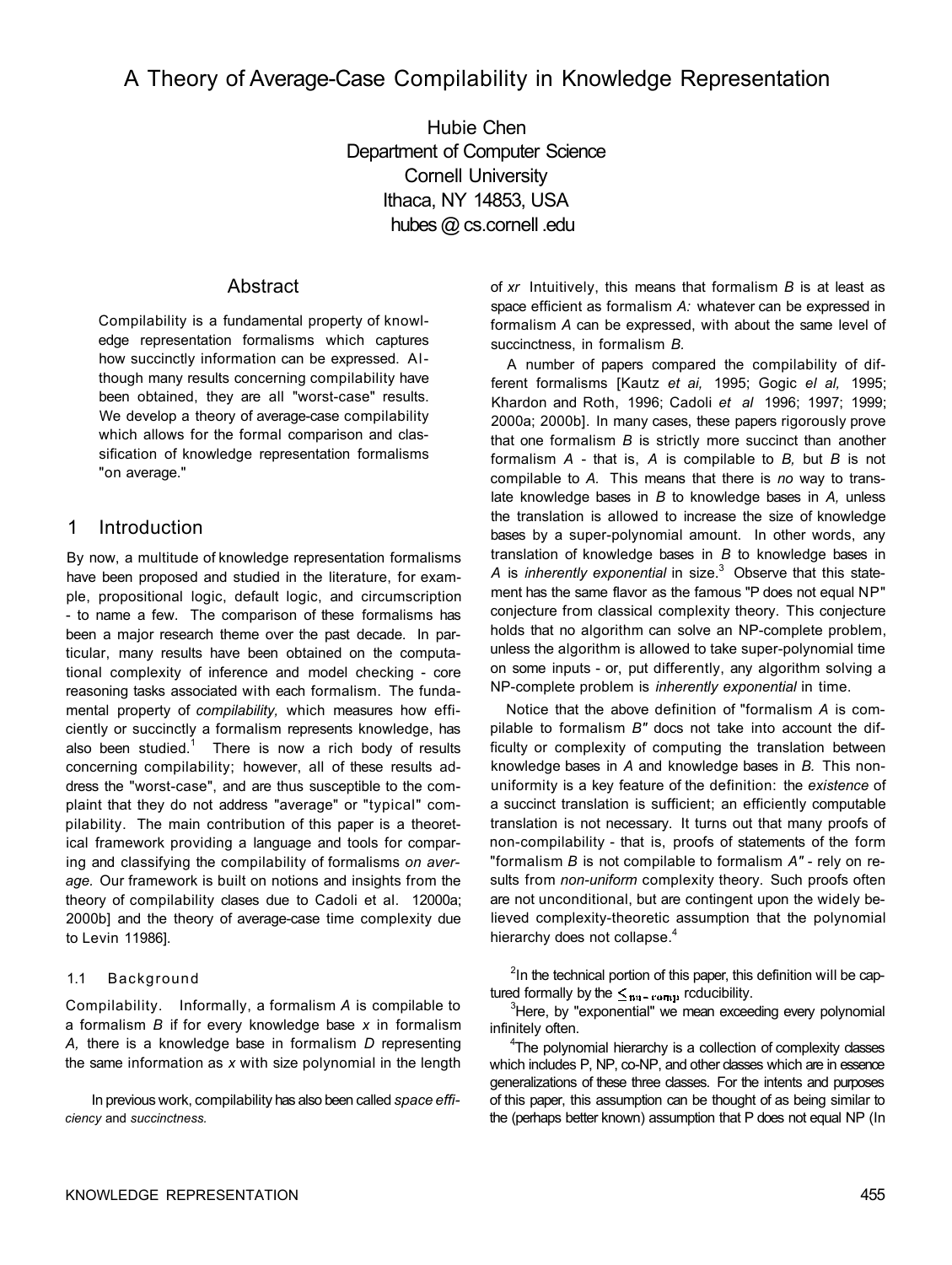Compilability classes. The initial papers that demonstrated non-compilability results [Kautz *et at.,* 1995; Gogic *et al,*  1995; Khardon and Roth, 1996; Cadoli *et al.,* 1996; 1997; 1999] were based on *ad hoc* proofs, each of which isolated two particular formalisms and then demonstrated noncompilability of one to the other. In [Cadoli *et al,* 2000a; 2000b], new complexity classes measuring compilability, called *compilability classes,* were introduced; for every classical complexity class C, it is possible to define a compilability class analog of *C.* The theory of compilability classes made it possible to systematize proofs of non-compilability much in the way classical complexity theory makes it possible to systematize proofs of intractability. A proof that a language is NP-complete is demonstration that there is no polynomial-time algorithm for the language, and that the language has the same time complexity (up to a polynomial) as all other NP-complete languages. Likewise, a proof that a formalism is complete for the compilability class analog of NP is demonstration that it is not compilable to any formalism in the compilability class analog of P, and that the language is compilable to and from all other formalisms complete for the compilability class analog of NP.<sup>5</sup> (More generally, when *C*  is a class from the polynomial hierarchy, a proof that a formalism is complete for the compilability class analog of *C* is demonstration that it is not compilable to any formalism in the compilability class analog of C", if C" is below *C* in the polynomial hierarchy.)

In addition to providing a methodology for comparing formalisms with respect to compilability, the compilability classes capture formally the notion of off-line *preprocessing.*  Preprocessing a knowledge base off-line can be of great utility if the resulting, processed knowledge base is in a form that allows for quick, on-line response to queries (and if many queries are expected). Membership of a formalism *A* in the compilability class analog of P will mean that any knowledge base *x* of *A* can be preprocessed into a form that does not unreasonably increase the size of x, but permits queries to *x* to be processed efficiently (that is, in polynomial time).

The compilability classes are part of a formal framework for discussing compilability, which includes robust notions of reduction and completeness. Not only is this framework extremely appealing from a theoretical point of view, but the compilability classes are rife with *natural complete problems*  - the *sine qua non* of complexity classes purporting to be useful in performing problem classification. Indeed, there do not appear to be any knowledge representation formalisms which defy classification as complete for a compilability class. On the downside, many of the existing classification results are quite negative, showing that a formalism is complete for (the compilability class analog of) NP, coNP, or a higher level of the polynomial hierarchy.

fact, if the polynomial hierarchy does not collapse, then P does not equal NP.)

<sup>5</sup>Our discussion presumes that the polynomial hierarchy does not collapse.

## 1.2 Motivations and Approach

Worst-case versus average-case. Although crisp theoretical results can be obtained concerning compilability and non-compilability, these are *worst-case* notions: noncompilability of formalism *B* to formalism *A* implies that there is an infinite family of knowledge bases in *B* that cannot be succinctly translated into knowledge bases in *A.* Noncompilability does *not* say anything about the density or frequency of instances from the family of untranslatable knowledge bases. This observation calls into question the realworld utility of studying compilability (as defined above); if formalism *B* is compilable to formalism *A* for all but a pathological family of knowledge bases arising infrequently in practice, then formalism *B* is, for pragmatic purposes, compilable to formalism *A.* Therefore, a theory which permits formal results of compilability *on average* is necessary. This paper lays the foundations for a theory of average-case compilability.

Notice that our objection to the worst-case nature of noncompilability is not truly novel. It has long been observed that NP-completeness of a language *L* does not imply hardness of *L* on typical or real-world instances. Our objection is really this old observation, masquerading in the new context of compilability.

One theory that was developed in response to this old observation is the theory of average-case time complexity (ACTC), initiated by Levin [1986]. Our theory of averagecase compilability will be built on a key notion of ACTC that of "polynomial on average." Moreover, there are useful analogies between our theory and the theory of ACTC. Consequently, we provide a brief overview of ACTC.

Average-case time complexity. By definition, a language *L* (consisting of strings) is in P if there is an algorithm deciding membership for *L* in polynomial time. The idea behind ACTC is to relax the requirement in this definition that a suitable algorithm is one that *always* runs in polynomial time; this is done by placing a probability distribution on all strings and allowing an algorithm to take super-polynomial times on unlikely strings.

A language paired with a probability distribution over all strings is called a *distributional language.* While languages are the objects classified by classical complexity theory, distributional languages are the objects classified by ACTC. A distributional language  $(L, \mu)$  is in the average-case version of P, *average-P,* if there is an algorithm deciding membership for  $L$  in time *polynomial on*  $\mu$ -*average* - a concept to be discussed formally later in this paper.

There is a vast literature on ACTC; for more information, we recommend the overviews/surveys [Johnson, 1984; Gurevich, 1989; 1991a; 1991b; Impagliazzo, 1995; Wang, 1997; Goldreich, 1997] as starting points.

Average-case compilability. In laying down a theory for average-case compilability, we want to "soften" the definition of "formalism *A* is compilable to formalism J3" by relaxing the requirement that there needs to be a translation of knowledge bases of strictly polynomial size. This is done roughly in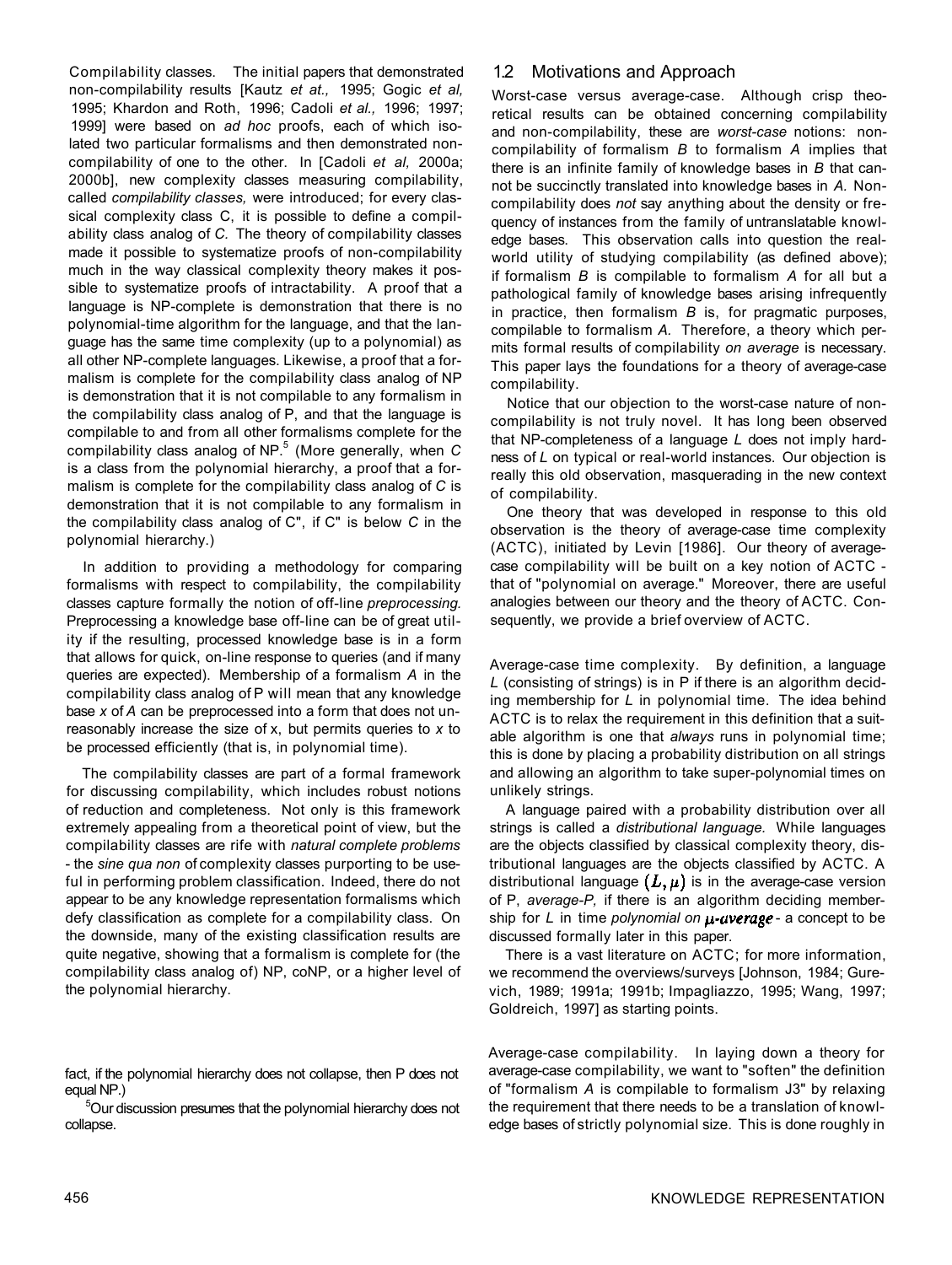analogy to the described development of ACTC. We first define a distributional formalism to be a formalism paired with a probability distribution over all knowledge bases. Then, a distributional formalism  $(A, \mu)$  is (informally) compilable on *average* to a formalism *B* if there is a translation of knowledge bases of size polynomial on  $\mu$ -average.<sup>6</sup>

Using the notion of "compilable on average," we define average-case analogs of compilability classes. These average-case analogs contain distributional formalisms, in contrast to the compilability classes themselves, which contain pure formalisms. Intuitively, membership of a distributional formalism  $(A, \mu)$  in the average-case compilability class analog of P will mean the following: any knowledge base *x* of *A* can be preprocessed in a way that tends not to increase the size of *x* by more than a polynomial (with respect to U), and that allows for rapid processing of queries to *x.* 

#### *2* Preliminaries

In this section, we present notation and assumptions that will be used throughout the paper.

We assume  $\Sigma$  to be a fixed finite alphabet which is used to form strings. We will at times assume that pairs of strings (that is, elements of  $\Sigma^* \times \Sigma^*$ ) are represented as strings (that is, elements of  $\Sigma^*$ ); when this assumption is made, we assume that the representation is via a pairing function  $\langle \cdot, \cdot \rangle$ such that the length of  $(x, y)$  is linear in  $|x| + |y|$ . For a string  $x \in \Sigma^*$ , we let  $|x|_u$  denote  $1^{|x|}$ , that is, the length of x written in unary notation.

We assume that the reader has familiarity with basic notions of computational complexity theory - in particular, the classes of the polynomial hierarchy (P, NP, CO-NP,  $\Sigma_2^p$ ,  $\Pi_2^p$ , etc.) and the polynomial many-one reduction  $\leq^p_m$  [Balcdzar *et al.,* 1995]. A *language* is a subset of  $\Sigma^*$ , that is, a set of strings. A *complexity class* is a set of languages. When *C*  is a complexity class and  $\leq$  is a reduction, we say that C is *compatible* with  $\leq$  if for all languages A and B,  $A \leq B$  and  $B \in C$  imply that  $A \in C$ . We will assume throughout that every complexity class *C* is compatible with the polynomial many-one reduction  $\leq^p_m$ . We say that a language *B* is complete for a complexity class C under  $\leq$  reductions if  $B \in C$ and for all  $A \in C$ ,  $A \leq B$ .

A function  $f : \Sigma^* \to \Sigma^*$  is *polynomial-size* if there exists a polynomial P such that for all  $x \in \Sigma^*$ ,  $|f(x)| \leq p(|x|)$ A function  $\ell : \Sigma^* \to \Sigma^*$  is *polynomial-time computable* if there exist a polynomial *p* and a Turing machine *M* such that for all  $x \in \Sigma^*$ , the Turing machine M, on input x, produces  $f(x)$  in time less than  $p(|x|)$ .

Definition 2.1 *A* knowledge representation formalism *(KRF) is a subset of*  $\Sigma^* \times \Sigma^*$ . When *F* is a KRF and  $x \in \Sigma^*$ , we let *F<sub>x</sub>* denote the set  $\{y \in \Sigma^* : (x, y) \in F\}$ .

Intuitively, each  $x \in \Sigma^*$  can be thought of as a knowledge base (KB), representing the information  $F_x$ . The following

 $6$ In the technical portion of this paper, this definition will be captured formally by the  $\leq_{\text{dist}\,\sim\,nu\,\sim\,comp}$  reducibility.

 $7$ Notice that every polynomial-time computable function is polynomial-size, but not every polynomial-size function is polynomial-time computable.

are examples of KRFs which capture model checking and inference for 3-SAT formulas.

Propositional-Logic-MC  $\stackrel{\text{def}}{=}$ 

 $\{(x, y) : x \text{ is a 3-SAT formula and } y \text{ is a model of } x\}$ 

Clause-Inference  $\stackrel{\text{def}}{=}$ 

 $\{(x,y): x \text{ is a 3-SAT formula}, y \text{ is a 3-clause, and } x \models y\}$ 

Notice the generality of the definition of a KRF; the knowledge represented (the various  $F_x$ ) may be models, formulas, or some altogether different combinatorial structures.

## 3 Compilability classes and reductions

This section reviews the theory of compilability classes. There are two different types of compilability classes, uniform and non-uniform, but our focus is on the latter, for reasons discussed below. *We emphasize that none of the definitions, theorems, or insights in this section are our own, but rather, are due to [Cadoli* et al., *2000a; 2000b], on which our presentation is based.* 

The formal definition of non-uniform compilability may by itself look non-intuitive, so we first attempt to describe some of the ideas behind this definition, before giving the actual definition. Intuitively, we want to say that a KRF *F*  is compilable if membership queries  $y \in F_x$  can be decided efficiently after the KB x is preprocessed into a new KB  $/(x)$ . We want to constrain the size of the new **KB**  $f(x)$ ; otherwise, it may be prohibitively large to store. We arrive at a candidate definition of compilability: say that a KRF *F* is in COmp-C if for some polynomial-size function / and a second KRF  $F' \in C$ , the property

for all pairs  $(x, y) \in \Sigma^* \times \Sigma^*$ ,  $(x, y) \in F$  if and only if  $(f(x), y) \in F'$ 

holds. Notice that the class *C* constrains the difficulty of deciding a post-processing query  $y \in F'_{f(x)}$ ; of course, such queries can be decided efficiently when *C =* P. However, to permit fine classification of KRFs, we leave *C* as a parameter to the definition of COmp-C.

The above definition misses one important detail - nonuniformity. If F is a KRF such that  $F_x$  is always a finite set, *F* can never be complete for comp-C when *C* is a class of the polynomial hierarchy above P. At the same time, there are KRFs with this "finiteness" property that are provably *not* in comp-P. As an example, Clause-Inference is in COmp-CO-NP, but is neither comp-CO-NP-complete nor in comp- $P.^8$  Hence, the classes comp-C fail to capture the compilability of some very natural KRFs. (For more information on these matters, as well as proofs of the claims, we refer the reader to [Cadoli *et al,* 2000a].) To resolve this issue, we allow the *length* of a query to be known to the compilation mapping /.

Definition 3.1 *(nu-COmp-C) Let C be a complexity class. A KRF F belongs to nu-COmp-C if there exists a binary polynomial-size function*  $f : \Sigma^* \times 1^* \to \Sigma^*$  and a KRF F' in *C such that the following property holds:* 

<sup>8</sup>This discussion presumes that the polynomial hierarchy does not collapse.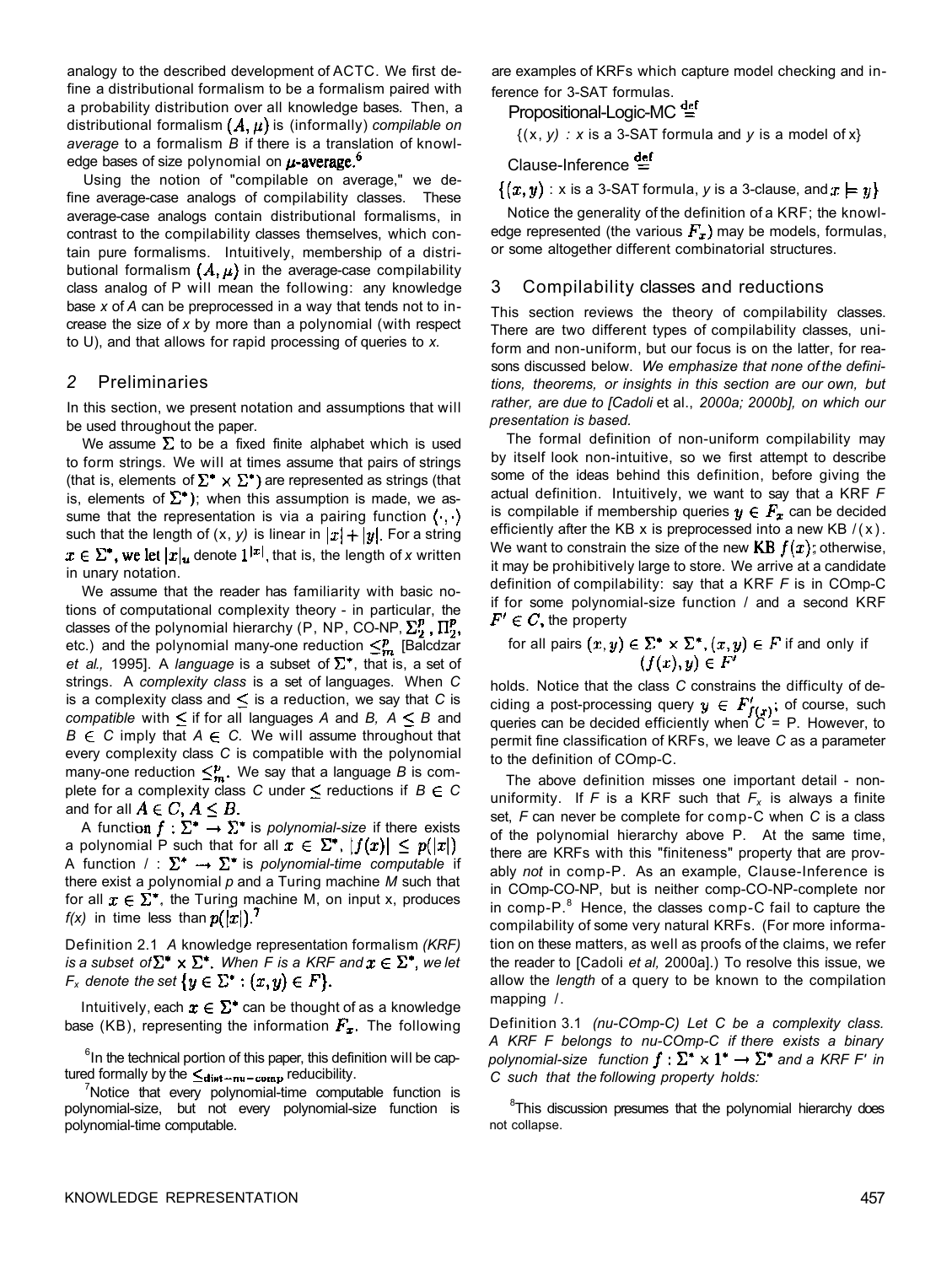## for all pairs  $(x, y) \in \Sigma^* \times \Sigma^*$ ,  $(x, y) \in F$  if and only if  $(f(x, |y|_{u}), y) \in F'.$

The fact that the compilation mapping may use the length of *y* may seem a bit strange; after all, we wish to capture, after preprocessing on a knowledge base x, the difficulty of answering queries of the form  $y \in F_x$ . However, it is reasonable to assume that we will never be interested in such a query when the length of *y* greatly exceeds that of *x*  since such a query requires a large amount of time to even write down. Under this assumption, Definition 3.1 is equivalent to the "uniform" definition given above. (Formally, if there exists a polynomial  $p$  such that  $(x, y) \in F$  implies that  $\vert y \vert \leq p(\vert x \vert)$ , then *F* is in nu-comp-C if and only if *F* is in comp-C.)

The following notion of reduction, associated with the nu-COmp-C classes, allows one to compare the compilability of different KRFs.

Definition 3.2 *(nu-comp reducibility) A KRF F is nu-comp reducible to a KRF F' (denoted by*  $F \leq_{\text{nu-comp}} F'$ *) if there exist binary polynomial-size functions fi,f'2* •  $\Sigma^* \times 1^* \rightarrow \Sigma^*$ and a binary polynomial-time computable function  $g: \Sigma^* \times$  $\Sigma^* \rightarrow \Sigma^*$  such that the following property' holds:

for all pairs 
$$
(x, y) \in \Sigma^* \times \Sigma^*
$$
,  $(x, y) \in F$  if and only if  $(f_1(x, |y|_u), g(f_2(x, |y|_u), y)) \in F'$ .

Theorem 3.3 *The nu-comp reduction is transitive and is compatible with the class nu-comp-C (for every complexity class C).* 

We note that Clause-Inference is nu-comp-co-NPcomplete, under nu-comp reductions.

Finally, we observe that the nu-comp-C analog of the polynomial hierarchy does not collapse.

Theorem 3.4 *lfC\ and C>L are classes of the polynomial hierarchy such that C2 is higher than C1, then nu-COmp-C\ is properly contained in nu-COmp-C2 (under the assumption that the polynomial hierarchy does not collapse).* 

## 4 Average-case compilability

In this section, we present our new theory of average-case compilability.

Definition 4.1 A probability distribution  $\mu$  is a real*valued function from*  $\Sigma^* \times 1^*$  to [0,1] such that  $\sum_{(x,l)\in\Sigma^*\times 1^*}\mu(x,l)=1.$ 

The nu-comp-C classes are used to classify and compare KRFs; our new classes will be used to classify and compare what we call distributional KRFs.

Definition 4.2 *A* distributional KRF (DKRF) *is a pair* (F, u*) consisting of a KRF F and a probability distribution u.* 

We now define the notion of "polynomial on average.<sup>1</sup>' This definition is exactly that used in the theory of average-case time complexity (up to appropriate changes of the domain and range of the functions whose size we wish to measure).

Definition 4.3 Let  $\mu$  be a probability distribution. function  $f : \Sigma^* \times 1^* \rightarrow \Sigma^*$  is of size polynomial on  $\mu$ -average if there exists an  $\epsilon > 0$  such that  $\sum_{(x,l)\in\Sigma^*\times 1^*} |f(x,l)|^* |\langle x,l\rangle|^{-1} \mu(x,l) < \infty.$ 

We are now ready to define our new "averagecompilability" classes; formally, each class is a set of DKRFs. The definition can be viewed as a relaxation of Definition 3.1. The difference is that the translation mapping  $f : \Sigma^* \times 1^* \rightarrow$  $\Sigma^*$  need no longer be of strictly polynomial size, but is now only required to be of size polynomial on average.

Definition 4.4 *(avg-nu-COmp-C) Let C be a complexity class. A DKRF* (F, *p) belongs to avg-nu-COmp-C if there exists a binary function*  $f : \Sigma^* \times 1^* \to \Sigma^*$  *of size polynomial on p-average and a KRF F' in C such that the property of Definition 3.1 holds.* 

There is an alternative way to define avg-nu-COmp-C, in terms of the following type of reduction, which relates DKRFs to KRFs.

Definition 4.5 *(dist-nu-comp reducibility) A DKRF* (F, *p) is dist-nu-comp reducible to a KRF F' (denoted by*   $F \leq_{dist-up-comp} F'$ ) if there exist binary polynomial-size *f tetions*  $f_1, f_2 : \Sigma^* \times 1^* \to \Sigma^*$  *and a binary prolynomialtime computable function*  $g : \Sigma^* \times \Sigma^* \rightarrow \Sigma^*$  *such that is of size polynomial on*  $\mu$ *average*<sup>8</sup> and the property *of Definition 3.2 holds.* 

Theorem 4.6 *Suppose that*  $(F, \mu)$  is a DKRF and that C is a *complexity class.* The DKRF  $(F, \mu)$  is in avg-nu-COmp-C *if and only if*  $(F, \mu) \leq_{dist-nu-comp} F'$  *for some F' in nu-comp-C.* 

This theorem has an important corollary: if nu-comp-C has a complete KRF F' then the DKRFs contained in avg-nu-comp-C are exactly those which reduce to *F'.* In order to establish the corollary, the following lemma is needed.

Lemma 4.7 Suppose that  $(F, \mu)$  is a DKRF and that  $F'$  and *F*" are *KRFs. If*  $(F, \mu) \leq_{dist-nu-\text{comp}} F'$  and  $F' \leq_{nu-\text{comp}}$ *F", then*  $(F, \mu) \leq_{\text{dist}-\text{nu}-\text{comp}} F''$ .

Roughly, Lemma 4.7 can be viewed as a proof of transitivity: if  $(F, \mu)$  in c e s to  $F'$  and  $F'$  reduces to F", then  $(F, \mu)$ reduces to  $F''$  (under the right notions of reduction).

Corollary 4.8 Suppose that  $(F, \mu)$  is a DKRF C is a com*plexity class and the KRF F<sup>f</sup> is nu-COmp-C-complete under nu-comp reductions.* Then, the DKRF  $(F, \mu)$  is in *avg-nu-comp-C if and only if*  $(F, \mu) \leq_{dist - \text{nu-comp}} F'.$ 

It is worth noting here that the class nu-comp-C has a complete KRF under nu-comp reductions whenever the underlying complexity class *C* has a complete language under  $\leq^p_m$  reductions fCadoli *et al,* 2000a].

We now give a notion of reduction for the comparison of DKRFs. When u and *v* are probability distributions, we say that *v dominates p* if there exists a polynomial *p* such that for all  $(x, l) \in \Sigma^* \times 1^*, \mu(x, l) \leq p(|\langle x, l \rangle|) \nu(x, l)$ 

Definition 4.9 (avg-nu-comp reducibility) A DKRF  $(F, \mu)$  is avg-nu-comp reducible to a  $DKRF(F',\mu')$  if there exist a nucomp reduction (/1,  $f_2$ , g)from F to  $F^f$  and a probability dis*tribution*  $\mu_1$  dominating p such that  $\mu'(y, m) \ge \sum \mu_1(x, l)$ , *where the sum is over all* (x, /) *such that [f\(x, I) = y and there exists*  $z \in \Sigma^*$  *with*  $|z| = l$  *and*  $|g(f_2(x, l), z)| = m$ .

 $\mathrm{PBy}(f_1, f_2)$ , we denote the function which maps a pair  $(x, y)$  $\Sigma^* \times 1^*$  to  $\langle f_1(x,y), f_2(x,y) \rangle$ .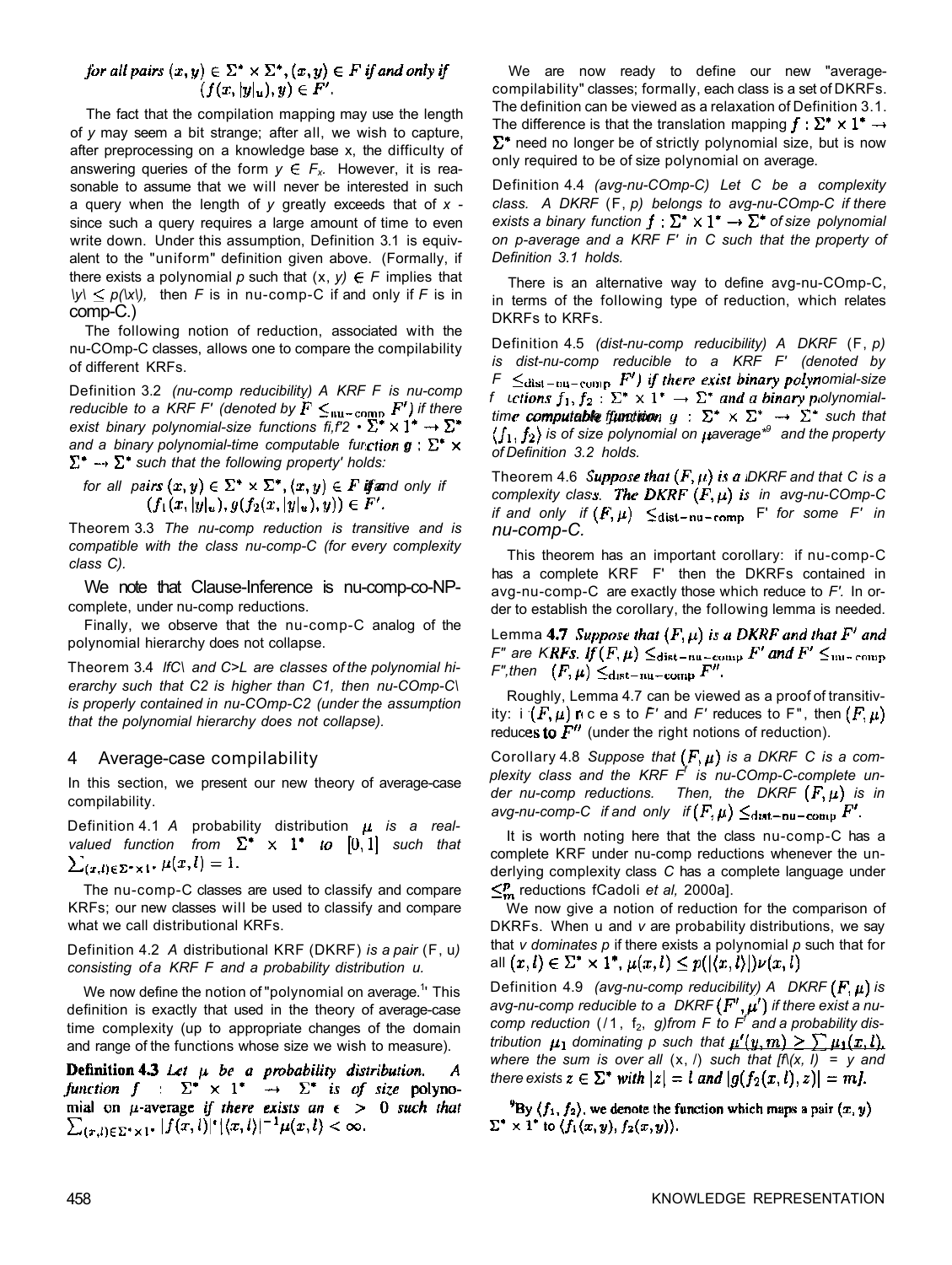Theorem 4.10 *The avg-nu-comp reduction is transitive and is compatible with the class avg-nu-COmp-C (for every complexity class C).* 

#### *5* Discussion

We now discuss some of the considerations behind the definitions in the previous section. When  $\mu : \Sigma^* \times 1^* \to [0,1]$ is a probability distribution and *S* is **a subset of**  $\Sigma^* \times 1^*$ , let  $(\mu|S)$  denote the conditional distribution of  $\mu$  on 5, that is, the function defined on  $(x, l) \in S$ , with value equal to  $\mu(x,l)/[\sum_{s\in S}\mu(s)].$ 

• *Why is Levin s notion of polynomial-on-average used instead of the naive formulation of expected polynomial size?* 

According to the naive formulation, a function  $\ell : \Sigma^* \times$  $1^* \rightarrow \Sigma^*$  has expected polynomial size (with respect to  $\mu$ ) if there exists  $k \geq 1$  such that for all n,

$$
\sum_{|\langle x,l\rangle|=n}|f(x,l)|(\mu(x,l)|\{(x',l'):\langle x',l'\rangle|=n\})=O(n^k).
$$

It is well known that this notion of expected polynomial is *not* closed under polynomials (see for example [Goldreich, 1997]). For instance, there exist functions  $f, f': \Sigma^* \times 1^* \rightarrow$  $\sum^*$  and a distribution  $\mu$  such that  $|f'(x,l)| = |f(x,l)|^2$  and / has expected polynomial size, but /' fails to have expected polynomial size.

In our average-case compilability theory, this "lack of closure under polynomials" problem manifests itself in the following way. Suppose that, using the alternative definition of avg-nu-comp-C given in Theorem 4.6, the KRF *F'* is witness to the membership of DKRF  $(F, \mu)$  in avg-nu-comp-C, that is,  $(F, \mu) \leq_{\text{dist}-\text{nu-comp}} F'$ . Surely, if  $\tilde{F}''$  is at least as space efficient as  $F'$  (that is,  $F' \leq_{\text{nu-comp}} F''$ ), then one expects that *F"* would also witness the membership of *(F, μ)* in avg-nu-comp-C; this is the content of Lemma 4.7, on which Corollary 4.8 relies. However, if expected polynomial size is used instead of polynomial on average in Definition 4.3, Lemma 4.7 breaks down - then, there would exist a DKRF *(F, μ)* and KRFs *F'* and *F"* such that  $(F, \mu) \leq_{dist - tu - comp}$  $F' \leq_{\text{nu-coup}} F''$ , and  $(F, \mu)$  does **not**  $\leq_{\text{dist-nu-comp}}$ reduce to *F".* 

• *Why does a DKRF have one probability distribution over all elements* of  $\Sigma^* \times 1^*$  - as opposed to an ensemble *of distributions, each of which is over some finite subset of*   $\Sigma^* \times 1^*$ ?

Defining a DKRF to be a KRF paired with an ensemble of distributions (each of which is, say, defined on a different string length) may seem more natural than the given definition, where there is only one distribution, on all strings.

However, the literature on ACTC contains many alternative formulations of "polynomial on average" (equivalent to that given in Definition 4.3) and sufficient conditions for a function to be polynomial on average. (For example, there is a different formulation of Definition 4.3 in terms of ensembles of distributions, each having finite support, in [Impagliazzo, 1995].) These give rise to alternative formulations of avg-nu-comp-C, and so the particular characterizations we give for avg-nu-comp-C (in Definition 4.4 and Theorem 4.6) were, in some sense, chosen over provably equal characterizations on purely aesthetic grounds.

• *Why is a probability distribution over* E\* x 1 \* *as opposed to over* E\* *? After all, the knowledge bases are represented by elements of , and an element of* 'E \* x 1\* *is just a "slice" of a knowledge base.* 

Let *F* be a KRF conforming to the "bounded-querylength" assumption discussed in Section 3, that is, suppose that there exists a polynomial *p* such that (x, *y) E F* implies  $|y|$  < P(IxI)- Then, a distribution over  $E^*$  naturally induces a distribution over E\* x 1\* for the padded version of *F* defined as  $F' = \{(x, z) : z - yD^k, \ |z| = p(|x|), \ (x, y) \in F\}$  (where □ is an extra padding symbol), which has the property that all strings in *F<sup>x</sup> .* have the same length, for any *x.* Note that all of the example KRFs in this paper already have this property.

# 6 Example: model checking for circumscription

In this section, we illustrate the use of our new theory by showing that model checking for circumscription on 3-SAT formulas (formalized below and denoted by Circumscription-MC(d)) is in avg-nu-comp-P, under a natural probability distribution where formulas are generated by including each clause independently with identical probability. Since Circumscription-MC(d) is nu-comp-co-NPhard,<sup>10</sup> this result gives a natural DKRF which is contained in avg-nu-COmp-P, but which has a KRF which is provably *not* in nu-COmp-P (Theorem 3.4).

Suppose that  $\phi$  is a 3-SAT formula over  $V_n$  $\{V_1, \ldots, \quad V_n\}$ , and 5 is a subset of  $V_n$ . We say that a model  $a:V_n$  -> {0,1 **of**  $\phi$  **is a S-minimal model (of**  $\phi$ **)** if or all other models $V_n \rightarrow \{0,1\}$  of  $\phi$ ,  $[b(s) \leq a(s)$  all  $s \in S$ *j* implies that  $[b(s) = a(s)$  for all  $s \in S$ <sup>1</sup>. In addition, a model  $a : S \rightarrow \{0, 1\}$  of  $\phi$  is said to be a *minimal model* if it is the restriction of a S-minimal model *a* : *Vn -->* {0,1 } (of φ)

We define Circumscription-MC(d) to be the set

 $\{\phi, a\}$ :  $\phi$  is a 3-SAT formula on variable set on  $V_n$  and  $a: \{v_1, \ldots, v_{\lfloor dn \rfloor}\} \rightarrow \{0,1\}$  is a minimal model of  $\phi\}.$ 

Let *Wn* denote the set  $\{\phi$  $\phi$  is a 3-SAT formula on  $V_n$  and  $a$  :  $\{v_1,\ldots,v_{|\boldsymbol{dn}|}\}$   $\rightarrow$  ${0,1}$  is an assignment)}, which is the set of all syntactically well-formed pairs that may or may not be in Circumscription-MC(d)-

Theorem 6.1 *Let vn,c denote the distribution on 3-SAT formulas over Vn where a formula is generated by including each of the* 8(n/3) *3-clauses independently with probability r all real numbers c >* 0 *and natural numbers*   $n \geq 1$ ). Let  $\mu_{c,d}$  (with  $c > 0$  and  $d \in (0, (0,1))$ ; be any dis*tribution such that* 

•  $(\mu_{c,d}|W_n) = \nu_{n,c}$  for all *n*, and

•  $\mu_{c,d}(\phi, y) = 0$  *i* $\phi$ *i* s a 3-SAT formula on  $V_n$  and  $|y| \neq$ *[dn\.* 

<sup>10</sup>This can be shown using a result in [Gogic *et al,* 1995].

<sup>&</sup>lt;sup>11</sup> Here  $\leq$  denotes the usual total ordering on {0,1} where